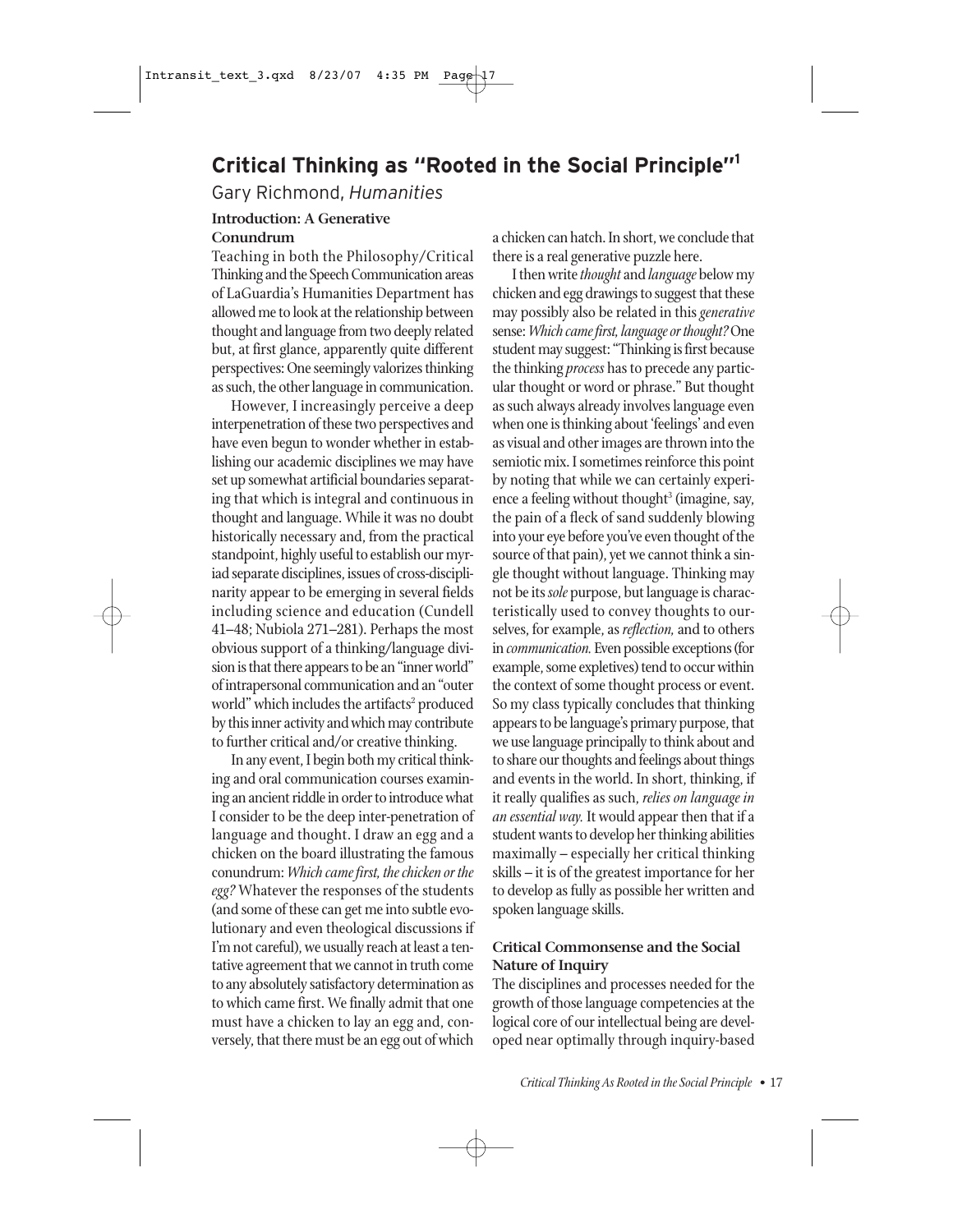projects involving research and writing. Such a research assignment can help a student to develop competencies in actively finding, critically evaluating, and purposefully and creatively using information.<sup>4</sup> It has been my experience that such projects are deepened and socially energized when structured speaking activities are also incorporated into the project, especially near its conclusion, thus giving each student an opportunity to present an oral summary of her findings to the class and to respond to class questions of these findings in a Q&A.

Facilitating disciplined and critical reflection on cultural issues is, I believe, important in developing reasoning skills efficiently and effectively. In my experience these can be impacted to some measurable extent in the course of even a single, well-structured project, while the opportunity to verbalize findings (as well as additional oral and written reflections on the inquiry process itself $\delta$ ) enhances the learning experience. Indeed I have found that it can significantly influence the growth of student self-confidence on several intellectual and expressive levels.

It seems to me that the inquiry process is catalyzed, so to speak, when projects involve a principle at the core of Charles S. Peirce's theory of learning which he calls critical commonsense.<sup>6</sup> This is a kind of thinking which, while granting ordinary common sense its due, finds areas where critical analysis and the development of a thoroughgoing *reasonableness* in relation to other people's thinking are considered essential in developing an individual's intellectual capacity or, to put it simply, for *real learning* to occur (de Tienne 37–51). This is basically the procedure of the special sciences where a developed critical method (*viz*., experimental method) has allowed the physical sciences to progress as far as they have, the fruits of their discoveries leading to the development of such great technologies as those involved in, for example, the creation and evolution of the internet.

I begin discussion of these ideas by considering how, as a first methodological step, Peirce reflects on the fact that we hold some matters to be, as it were, quite certain that we have all come through our life experiences to see *some* things as veritably "indubitable," his most famous example being that every rational adult does not doubt that if he were to put his hand into a fire it would be burned (Peirce CP 5.4987 ). No one, except perhaps a very young child, would try inserting her hand into the fire in order to, say, "settle her doubts" in the matter.<sup>8</sup> Peirce extends this notion to suggest that we do something like this when we reach agreement (or quasi-consensus) in such rigorously inductive procedures as those required by the sciences.

Yet, while it is certainly possible for scientists to arrive at consensus in relation to such controlled experiments in a given field, the question for classroom discussion is: How are *we* to reach agreement in less controlled contexts such as those involving decisions to be made by a group of students working as a team on a research project, for example our Symposium Project (see below)? Peirce holds that it is reasonable to imagine that we can indeed reach agreement to some extent when we are able to "look together" at the same data, etc. by employing the equivalent of a *diagram of the relationships of the component parts,* discussing what we can more or less *objectively* see there together.<sup>9</sup> One increasingly familiar approach to this is the use of concept maps, for example, the mind maps at the head of each of the chapters of our primary textbook (Chaffee 2, *passim*). Throughout the course the class explores concept mapping in homework and in-class assignments culminating in their use in a final project which I'll now discuss.

#### **The Symposium Project**

It has seemed important for me to explore approaches which tend towards this ethic of critical commonsense in practice, for example, by considering issue-oriented topics taken up as group projects. In my critical thinking classes I assign a Symposium Project to facilitate this kind of learning. Assuming students have engaged in a sufficient amount of critical collaborative learning involving, especially, analysis-synthesis and group problem solving, some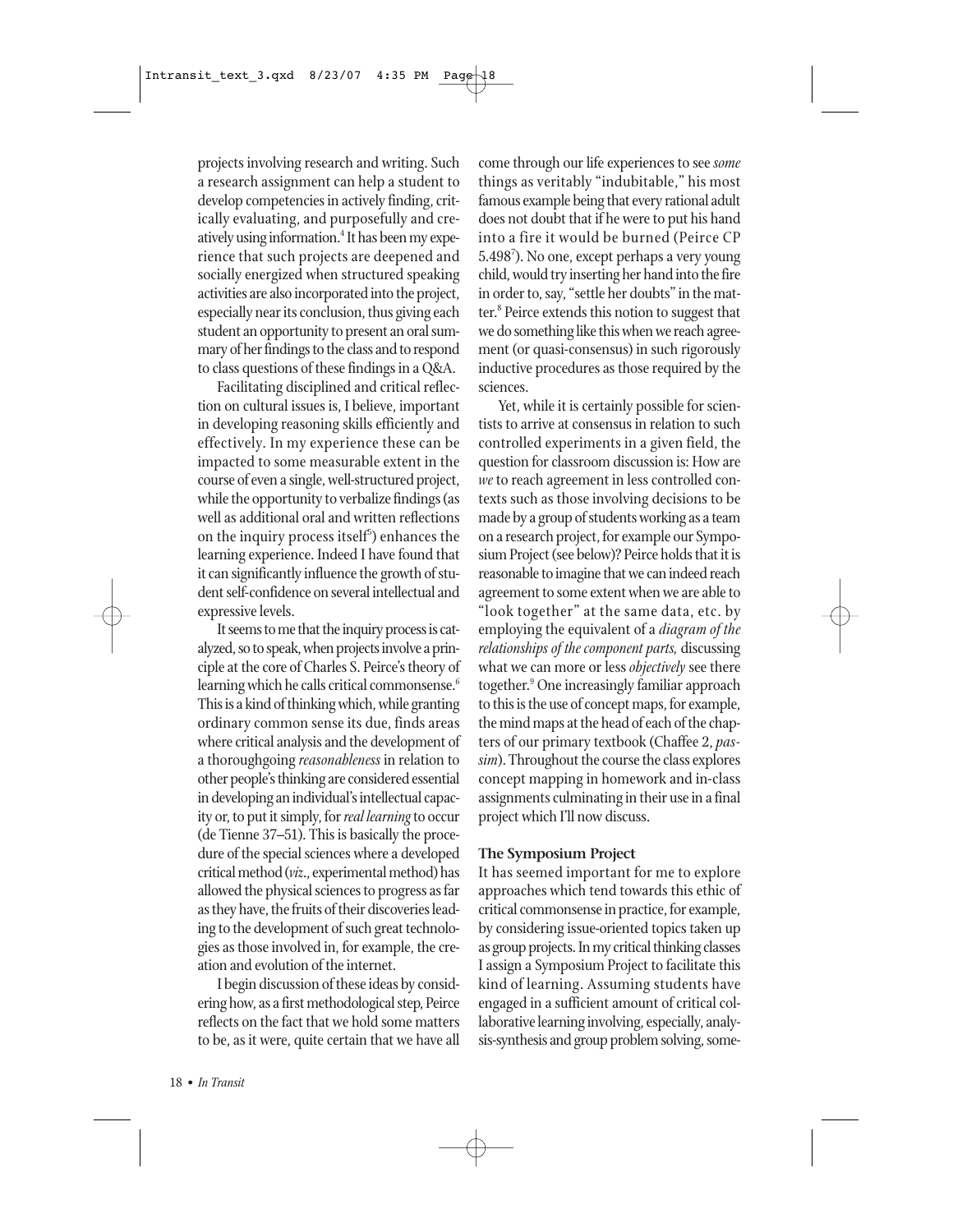what after midterm I introduce them to the concept of critical inquiry as expressing the *social nature* of research (and this involves, not incidentally, the need to triangulate sources – our first collaborators being the authors of the sources themselves).

Each symposium involves (a) a panel discussion on a significant social issue presented before the entire class by a small group of students; preceded by (b) brief comments by each of the panelists summarizing the findings of the paper she or he has researched, written, and submitted to me; and concluding, following the panel discussion itself, with (c) comments and questions from the class. The project requires not only individual *critical thinking*in researching and writing the paper, but also *critical commonsense* as the panelists work together towards creating their own symposium. For example, they discuss how they are going to tie their various separate research topics together, the speaking order for the day of the symposium, the best kinds of questions to stimulate a vital panel discussion when it occurs, etc. Many of these issues are analyzed with the help of individual and group concept maps.

In class we begin to connect this work to broader cultural concerns, for example, that in our tumultuous era the very hope of enjoying a reasonably satisfying and successful life together on this planet may require much more critical thinking and critical commonsense being exercised by many more people. As we "look together" at the facts regarding such pressing ecological concerns as global warming, among others, the challenge is for students to begin to see that critical commonsense is involved in being responsible citizens. In this way we may hope to create together the conditions bringing about positive change in our communities and, perhaps, in society more generally. This can only occur as more fully developed critical thinking is exercised wherever it seems important for any one of us to do so, for example, whenever an individual is called upon to responsibly do her part in support of a group project in a class at LaGuardia or, beyond the borders of academic life, in a community of which she is a member.

As my students strive to meet the challenge of developing critical commonsense in the classroom, they seem to become in the process more reasonable and less dogmatic in their discussions with each other. This suggests to me that the expression of critical commonsense is both a means and a sign of their exercising critical thinking in ways leading to improved communication. Naturally I hope they will extrapolate this kind of behavior into their lives far beyond the classroom. In truth I would like to imagine that when critical commonsense is valued it has the potential of benefiting not only individuals but also their communities, perhaps even society as a whole. This can happen because, as Peirce observed, not only language but reason itself is "rooted in the social principle" (Peirce CP 2.654).

## **NOTES**

- 1. The phrase is Charles S. Peirce's, American logician and scientist, the founder of philosophical pragmatism which in its classical form is best represented by him, William James, and John Dewey, and in our own time is *misrepresented* by the "vulgar pragmatism" of Richard Rorty (Haack 182–202).
- 2. For simplicity's sake I refrain from introducing visual thinking into this discussion except to note that in the semiotic division of signs into icons, indexes, and symbols, a visual image can be any one of these (Sebeok 1–7).
- 3. Feelings in themselves are not essentially "rational" that is, they don't require thought as such (although they certainly may be effected by thought and/or effect it).